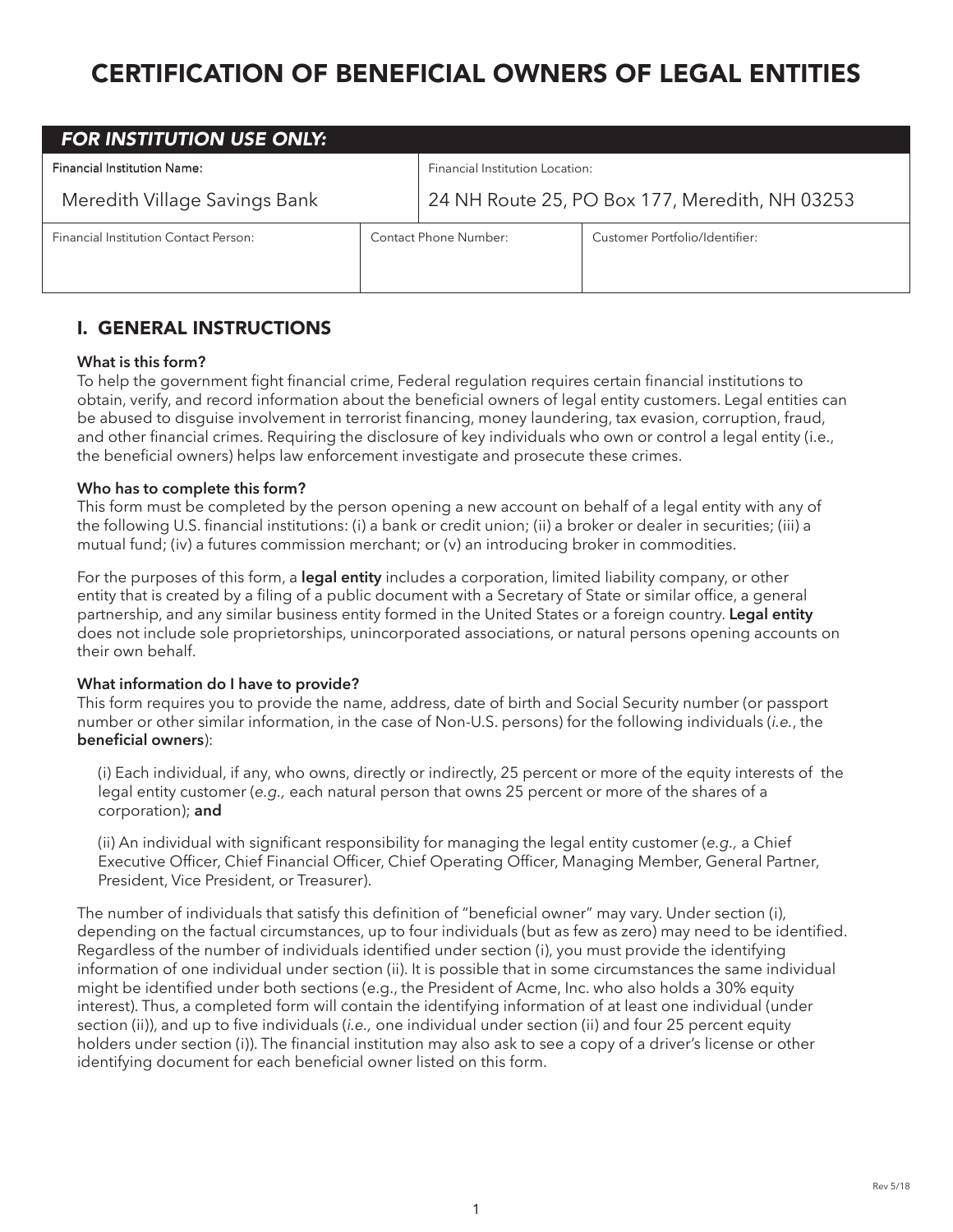# II. CERTIFICATION OF BENEFICIAL OWNER(S)

Persons opening an account on behalf of a legal entity must provide the following information:

| Name of Natural Person Opening Account:                                 | Title of Natural Person Opening Account: |  |  |  |
|-------------------------------------------------------------------------|------------------------------------------|--|--|--|
| Type of Legal Entity for Which the Account is Being Opened:             | Legal Entity Identifier (Optional):      |  |  |  |
| Name of Legal Entity for Which the Account is Being Opened:             |                                          |  |  |  |
| Physical Address of Legal Entity for Which the Account is Being Opened: |                                          |  |  |  |

## **Provide the following information for each individual, if any, who, directly or indirectly, through any contract, arrangement, understanding, relationship or otherwise, owns 25 percent or more of the equity interests of the legal entity above:**

| Name<br>(Beneficial Owner)             | Date of<br><b>Birth</b> | Address (Residential or<br><b>Business Street Address)</b> | For U.S. Persons:<br>Social Security<br>Number | For Non-U.S. Persons: Social<br>Security Number, Passport<br>Number and Country of<br>issuance, or other similar<br>identification number <sup>1</sup> | Percentage<br>Interest in<br>Entity |
|----------------------------------------|-------------------------|------------------------------------------------------------|------------------------------------------------|--------------------------------------------------------------------------------------------------------------------------------------------------------|-------------------------------------|
| <b>First Name</b><br>& Middle Initial: |                         | Street:                                                    |                                                | Number:                                                                                                                                                |                                     |
|                                        |                         | City:                                                      |                                                | Country of Issuance:                                                                                                                                   | %                                   |
| Last Name:                             |                         | State & Zip:                                               |                                                |                                                                                                                                                        |                                     |
| <b>First Name</b><br>& Middle Initial: |                         | Street:                                                    |                                                | Number:                                                                                                                                                |                                     |
|                                        |                         | City:                                                      |                                                | Country of Issuance:                                                                                                                                   | %                                   |
| Last Name:                             |                         | State & Zip:                                               |                                                |                                                                                                                                                        |                                     |
| <b>First Name</b><br>& Middle Initial: |                         | Street:                                                    |                                                | Number:                                                                                                                                                |                                     |
|                                        |                         | City:                                                      |                                                | Country of Issuance:                                                                                                                                   | %                                   |
| Last Name:                             |                         | State & Zip:                                               |                                                |                                                                                                                                                        |                                     |
| First Name<br>& Middle Initial:        |                         | Street:                                                    |                                                | Number:                                                                                                                                                |                                     |
|                                        |                         | City:                                                      |                                                | Country of Issuance:                                                                                                                                   | %                                   |
| Last Name:                             |                         | State & Zip:                                               |                                                |                                                                                                                                                        |                                     |

If checked, Beneficial Owner listing requirement is not applicable